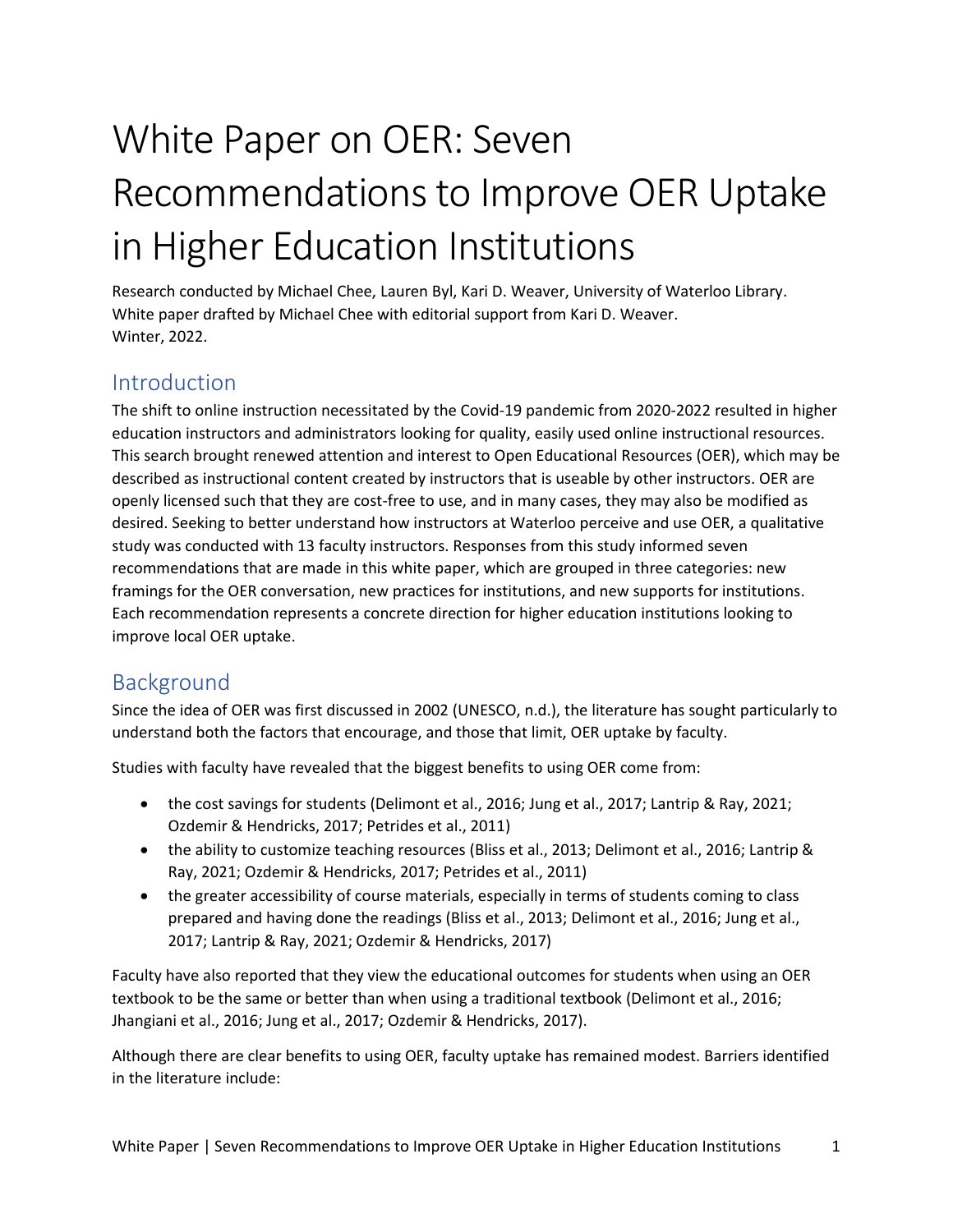- faculty concerns about OER quality (Bliss et al., 2013; Jhangiani et al., 2016; Lantrip & Ray, 2021; Ozdemir & Hendricks, 2017)
- difficulty in sourcing pertinent resources (Delimont et al., 2016; Jhangiani et al., 2016; Abeywardena, Dhanarajan, & Chan, 2012)
- concern about the negative perceptions of colleagues (Jhangiani et al., 2016; Cox & Trotter, 2017).

Jhangiani et al. (2016) clarify that OER quality concerns stem largely from faculty who have not personally engaged in using OER, and indeed, Jung et al. (2017) reported that of the faculty they surveyed that were actively using OER textbooks from the OpenStax repository, 62% thought open textbooks are of similar quality to traditional textbooks, while 19% thought they were better: this trend has likewise been reflected in other studies (Allen & Seaman, 2014; Belikov & Bodily, 2016; Bliss et al., 2013; Hilton et al., 2013).

When it comes to barriers in adapting or creating OER, faculty report:

- lack of support for navigating copyright considerations (Delimont et al., 2016; Jhangiani et al., 2016)
- lack of skills in the technology platforms (Delimont et al., 2016)
- the large amount of time required (Bliss et al., 2013; Delimont et al., 2016; Jhangiani et al., 2016; Lantrip & Ray, 2021; Petrides et al., 2011).

A persistent theme in the literature was faculty hesitation to put time into OER development because OER are not recognized as a creditable aspect in tenure or professional advancement at the departmental or institutional level (Delimont et al., 2016).

While the literature has ample coverage of general faculty perceptions in terms of both benefits and barriers, there is an absence of more granular examination of OER support needs within particular contexts. Indeed, Cox and Trotter (2017) conducted interviews with faculty at three different universities in South Africa and found that OER adoption at each institution varied widely and was heavily dependent on institutional and departmental cultural factors within each context.

Similarly, there are gaps in the literature when it comes to OER perception and uptake within different faculties. Studies such as that by Petrides et al. (2011) occasionally report a difference of perception by discipline (in this case, that students in mathematics and computer science courses exhibited greater comfort with online OER, perhaps from previous experience using online tools) but OER perception studies by discipline are largely absent. Anderson et al. (2017) represent one exception, reporting on a survey about OER use sent out to engineering faculty at Washington State University and the University of Idaho. Perhaps the biggest realization from this survey is that the majority (59%) of survey respondents reported little or no familiarity with OERs, and that 43% of respondents had never used or examined OERs. Anderson et al. (2017) note that "some disciplines are far better represented in the corpus of open educational resources" (p. 271), and indicate that needed support for open education in different specialized disciplines can look quite different.

Within the Ontario context especially, there is a notable lack of research on faculty perception of OER. Carson (2020) wrote a survey-based thesis on OER uptake across Ontario colleges, but there is a need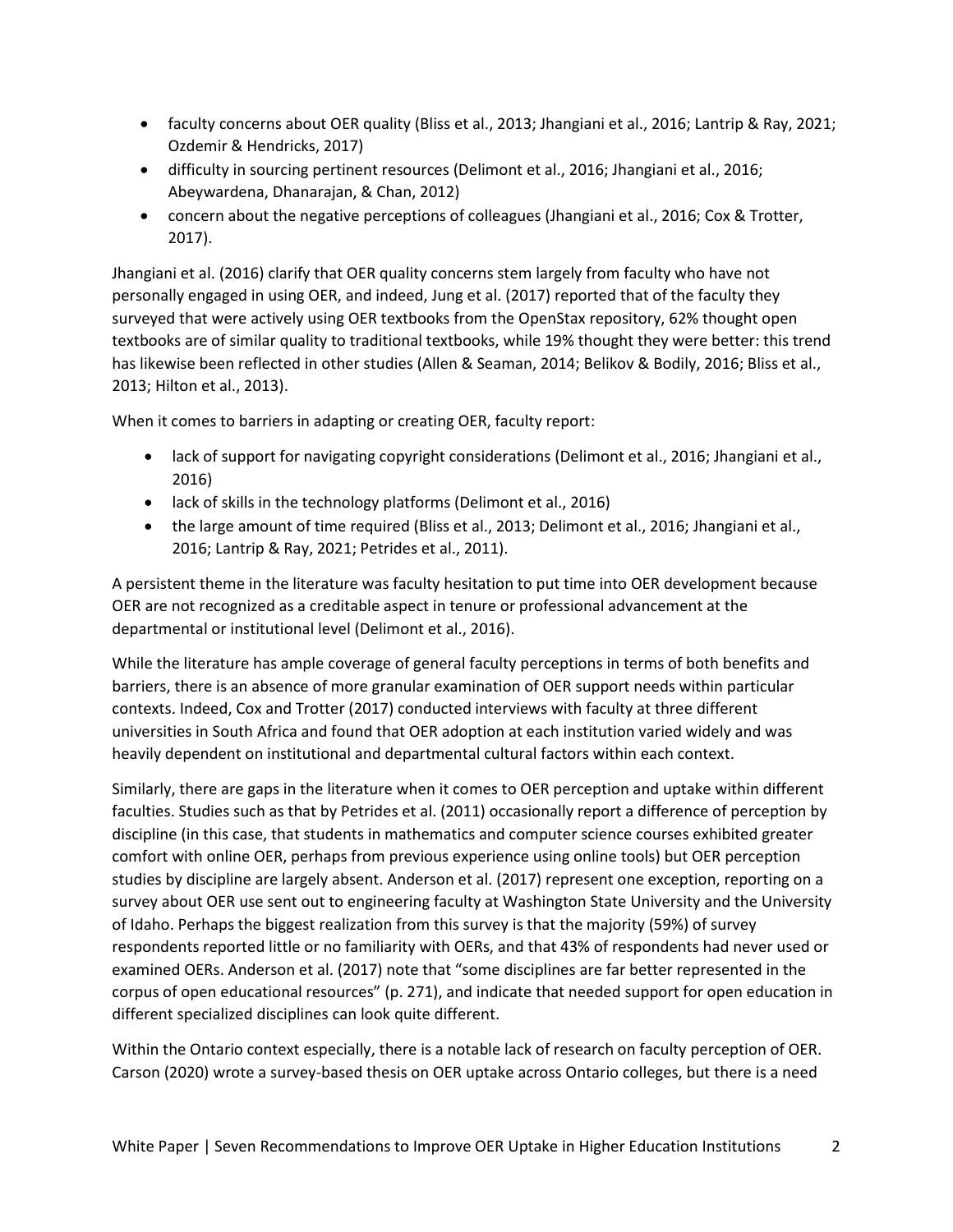for further investigation, especially as interest and funding for OER initiatives get more attention from government and other funding agencies, including Ontario's recent Virtual Learning Strategy grants.

At present, there is also a need for in-depth interview-based studies as much of the existing research relies on broad, survey-based methods to understand faculty perception of OER. A notable exception to this is a dissertation from Wright (2018), who used semi-structured interviews to explore faculty, librarian, and instructional designer perspectives of OER at a state college in east Florida. There have also been a few studies which, while primarily survey-based, included interview follow-ups with select participants (Delimont et al., 2016; Petrides et al., 2011). Other qualitative-based investigations of faculty perceptions of OER have relied on analysis of open responses included as an addendum on surveys to faculty (Lantrip & Ray, 2021; Belikov & Bodily, 2016). As the OER conversation progresses, a more nuanced understanding of faculty interest, motivation, and in-practice use of OER is needed to develop high-impact and effective supports.

# Approach to Problem

The present study received ethics clearance (#43495) through the Waterloo REB and used a semistructured, interview-based qualitative approach. Recruitment was undertaken by several phases of emailing to faculty instructors involved in online teaching communities of practice, and subsequently through a snowball sampling approach. Thirteen faculty instructors, drawn from the faculties of Arts, Science, Engineering, and Mathematics were interviewed. It is recognized that there may be some slight bias in that faculty instructors interested in an interview were generally those who knew what OER was and entered the conversation with an existing positive perception. However, interview questions and process were carefully designed to be as open-ended as possible, to allow the full thoughts of participants to come through and speak on their own. Using a grounded theory approach, interviews were transcribed and coded with the codes subsequently analyzed by all members of the research team for themes. These themes were drawn on to form seven recommendations, presented below.

# Recommendations to Improve OER Uptake

This section contains seven recommendations for higher education institutions to improve local OER uptake. More details for each recommendation can be found below. Recommendations are grouped in three categories, and are as follows:

New framings for the OER conversation

- 1. Reframing OER as More than Textbooks
- 2. OER Integration Requires a Plan and a Longer Timeline

New practices for institutions

- 3. Reevaluate Promotion and Tenure Process for Faculty
- 4. Identify, Build, and Maintain OER Support and Knowledge Across Campus
- 5. Periodic OER Collection Call

New supports for institutions

- 6. Create an Institutional OER Repository
- 7. Create a Permanent OER Lead Position (e.g. Open Education Librarian)

White Paper | Seven Recommendations to Improve OER Uptake in Higher Education Institutions 3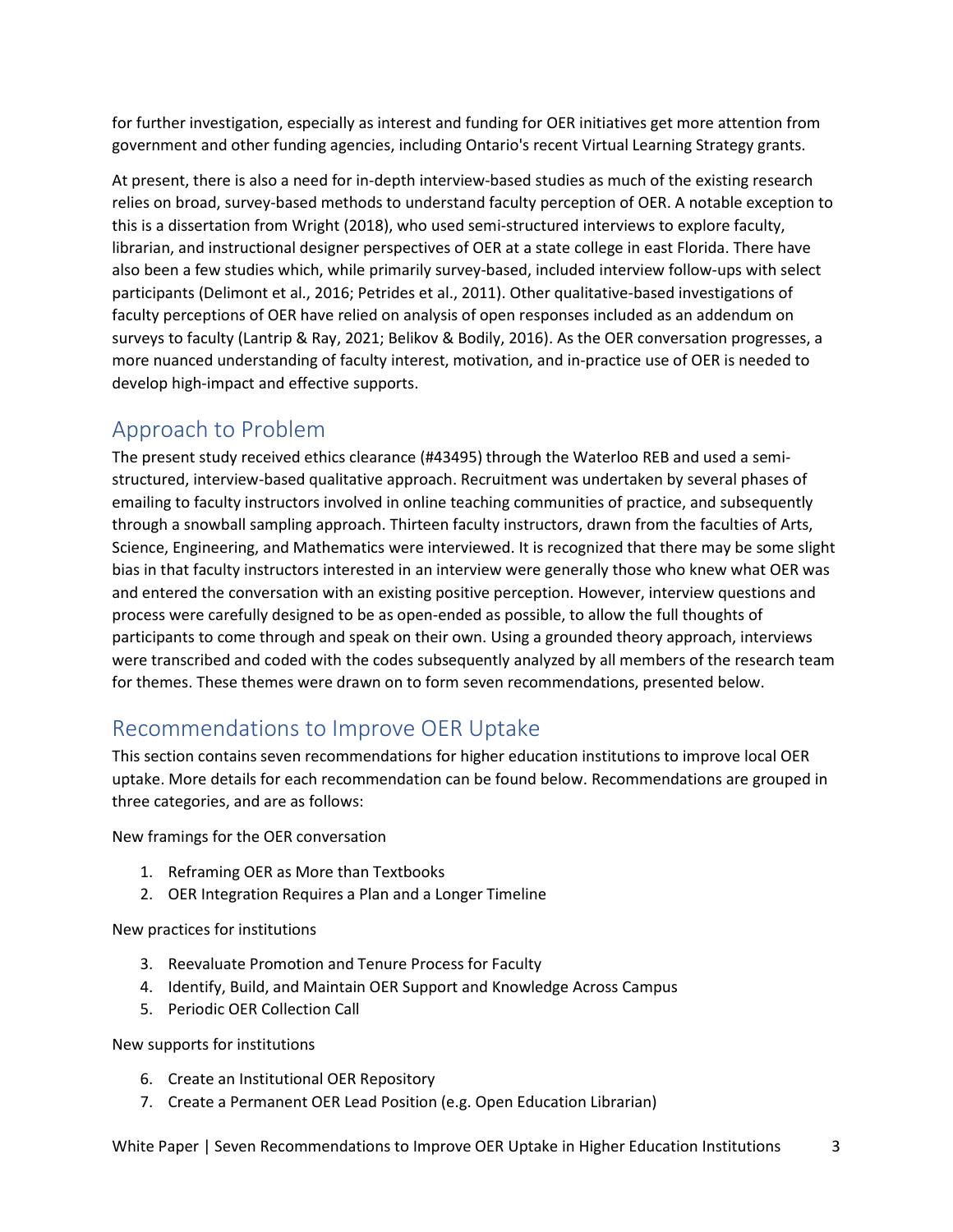#### New Framings for the OER Conversation

#### Reframing OER as More than Textbooks

*"OER for me would almost always be a supplemental aspect of the course"*

*"You really can go through, pick and choose something that matches exactly what you want to do, or matches exactly with your learning outcomes"*

Although much traditional discussion of OER starts from a focus on textbooks, participants expressed greater interest in smaller OER components that can be introduced in a course in a more flexible manner. Participants particularly emphasized the various forms these OER components could take: applications, 3D visualizations, interactive demos, videos, slide decks, course notes, quiz systems, labs, activities, online calculators, testing environments, sample essays, images, talks, coding problems, worksheets, wrong proofs, math problems, computational tools. Participants described that these component pieces were often used as supplements for particular topics, sometimes topics that participants knew were areas of difficulty for their students. Even when textbooks were used, there was strong emphasis that these would always be adapted: participants reported they would rarely adopt a single OER textbook wholesale and instead would want to take the bits that work for them or re-work content from a textbook to fit their vision for the course. To align better with faculty use of OER in practice, we recommend that conversations and initiatives around OER be reframed to emphasize OER as going beyond the textbook, with particular attention directed towards a building block conceptualization made possible by the open licensing of OER.

#### OER Integration Requires a Plan and a Longer Timeline

*"You don't have time to vet all this stuff- so what happens is, you use the stuff that the previous guy used, whether it's good or bad"*

*"I just couldn't focus on this stuff [OER] and so like it, it helped me too that the deadlines weren't so strict because there were times where I literally went three weeks without being able to touch it at all"*

*"I think it's almost too much work to adopt this or figure, can I adopt it and all, everything around that. So I think, ah forget it, I'll do something else."*

*"The result is very impressive, but it just takes so much time to make it"*

In sharing their experiences with OER, it was clear that participants had successfully integrated OER into their courses when they had a strong vision as to what their needs were and how those could be satisfied by OER. Participants identified that one of the most compelling reasons to use OER over commercial resources was the flexibility to customize that is offered by OER. However, the process to find and customize OER in line with this vision took a significant amount of time. Indeed, some participants shared the difficulties that came when time was not taken to vet resources properly: finding inaccuracies or having students report found errors. While this experience was recognized by some participants as occurring as well when using commercial resources, there was a sense that while there is no solution to this situation with commercial resources, with OER there is action that can be taken by instructors to improve things. This emphasis on improvement also came through in terms of wanting to

White Paper | Seven Recommendations to Improve OER Uptake in Higher Education Institutions 4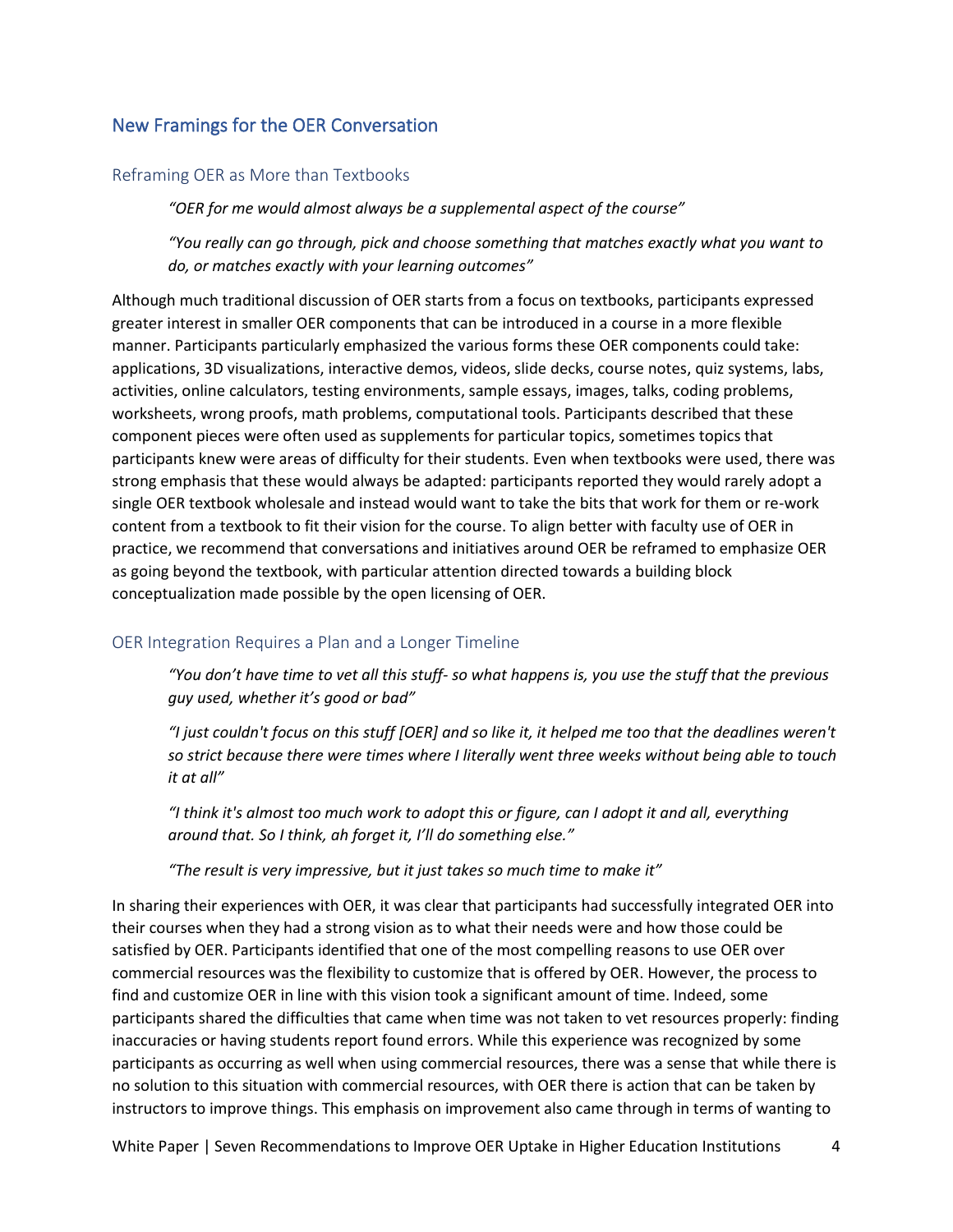revisit how OER were integrated into courses, to optimize the student learning experience. The enhanced control instructors have with the iterative nature of OER integration is a distinct difference than when dealing with commercial resources. We recommend that this aspect be explicitly acknowledged and planned for in conversations when OER are being considered for use by faculty instructors. A strong vision, plan, and realization that OER integration happens on a longer-term timeline than commercial resources is critical for follow-through and success of OER integration into courses.

#### New Practices for Higher Education Institutions

#### Reevaluate Promotion and Tenure Process for Faculty

*"If somebody spends 3000 hours and gets absolutely zero recognition for it, it's a bit of a disincentive to do it again"*

*"There's not the motivation to spend a lot of time on that [OER] in our teaching, because that doesn't count in the end"*

*"If I went to someone like "hey can I get like, credit for this" they'd be like, "well this is just your regular course prep. What's the big deal?""*

Reflective of findings from across the literature, participants emphasized the vast amount of time that is required to integrate OER into a course: from finding and evaluating existing OER, to pedagogical consideration of how the OER is best integrated, and particularly, the work required to adapt or create new OER content. Participants underscored the lack of incentive to put in the work to adapt or create suitable OER for their course: while the pedagogical and cost benefits of OER for students were wellrecognized, participants highlighted the high opportunity cost of such work compared to other scholarly projects that matter within the faculty tenure and promotion process. Even basic recognition of OER work was indicated as missing: hundreds of hours might be put into developing a new OER, to the benefit of students and the department, without any recognition of this effort within the department. Some participants described that their department viewed adapting and creating OER as simply part of their teaching preparation. If institutions want to enable OER and the positive outcomes that come from faculty developing and using them in their courses, we recommend that the promotion and tenure process for faculty be re-evaluated so that this extensive time investment within the teaching portion of faculty responsibilities is recognized, rewarded, and thereby incentivized.

#### Identify, Build, and Maintain OER Support and Knowledge Across Campus

*"Where would I go for help with that? That's a good question. I don't know, like once again, I feel that in my department I would just talk to people who already dealt with these things"*

*"Things like CEL and and CTE - it's there, but it's, but it's there primarily to support teaching here, and the OER portion of it is potentially secondary or tertiary"*

In listening to participants describe their work with OER, it became clear that each individual's experience with OER was largely self-driven. Participant understanding of the OER landscape, from OER definitions, Creative Commons licenses, and options when it comes to making use of OER in practice, was dictated by the individual's own initiative and self-learning. When talking about campus resources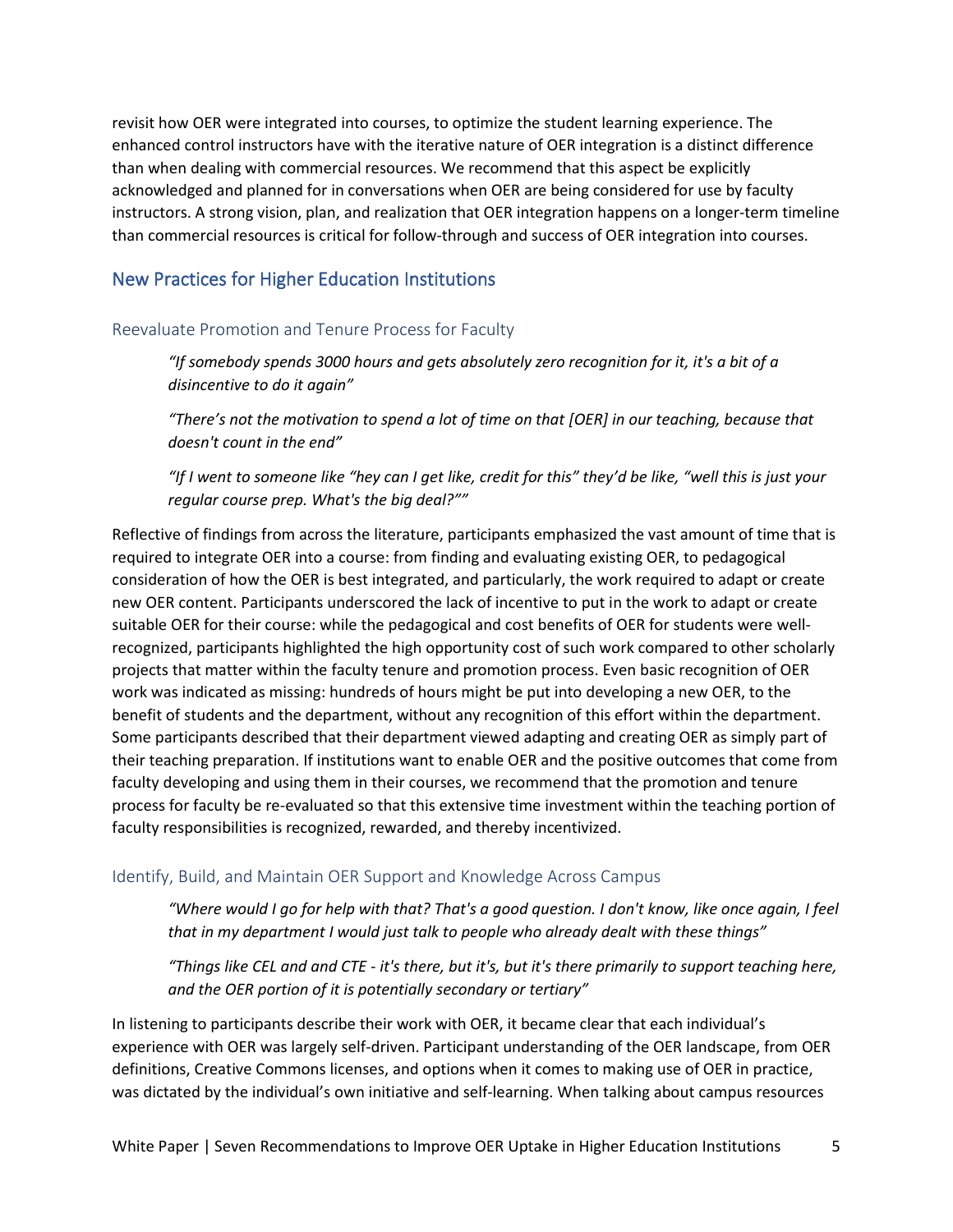around OER, participant experience varied but revolved around the resources and interactions immediately available to each individual. While participant knowledge of OER was good, there were clear areas of uncertainty for some participants, which served as significant barriers when they were looking to make use of OER or transition their independently developed instructional materials to OER. Participants reported reaching out to departmental colleagues or supervisors when they had questions about OER, and several highlighted external discipline-based communities (e.g. conferences, societies) as major sources of knowledge. Centralized campus resources that were mentioned as sources of OER knowledge came from a broad selection: Library, CEL (Centre for Extended Learning), CTE (Centre for Teaching Excellence), the campus copyright group, and the bookstore. However, it was clear that participants did not consider there to be a central entity or space on campus that held either comprehensive OER expertise or needed technology and equipment. Participant responses made it clear that there is interest in OER at Waterloo across academic departments and campus academic support services, but that this interest was organic and not necessarily reflected by current campus administration. Rather than have OER knowledge work duplicated and re-duplicated by siloed units and individuals, we recommend a cross-campus strategy focused on identifying, building, and maintaining OER knowledge. This might include aspects like a community of practice; initiatives designed to foster a knowledgeable culture of OER that allows for lessened barriers by creating clear and centralized bases of OER knowledge.

#### Periodic OER Collection Call

*"I haven't gone through Creative Commons or anything like that. I keep meaning to, but I don't ever have time to actually look into it"*

*"These are OERs that I developed, and that in principle I could make available outside the course"*

Participants were excited to talk about the OER initiatives they had undertaken for their courses: resources they had found and subsequently adopted or adapted, or projects they undertook to create OER; efforts that resulted in lower costs and/or greater learning outcomes for their students. It was clear that participants considered and emphasized the goal and end point of OER in terms of use for themselves and their students. However, a major aspect of OER is that they be publicly discoverable and useable: a key piece that some participants indicated they had reservations around or had not yet prioritized in terms of the personal work required. This self-focused sentiment seemed to stem from the individualistic and self-starter mentality participants shared as a key aspect that had launched their journey into OER, and in some cases, a sense that other instructors would not be interested in making use of what they had created. To help address these hesitations, we recommend an explicit and regularly scheduled campus-wide call for OER contributions. Participants reported the extra time and effort required to determine next steps for their OER, when their personal need for the OER had already been satisfied. A campus-wide OER collection call removes the need for instructors to take the initiative in determining how to share their OER, and clearly conveys that these OER are valued and desired. Flipping the switch from home-grown education resource to OER is straightforward, requiring the application of a Creative Commons license and a publicly accessible hosting forum. Asking for people to contribute their OER is a low-effort avenue to surface existing work that raises the profile of the institution and helps spur greater innovations and instructional excellence from subsequently built spinoff education resources.

White Paper | Seven Recommendations to Improve OER Uptake in Higher Education Institutions 6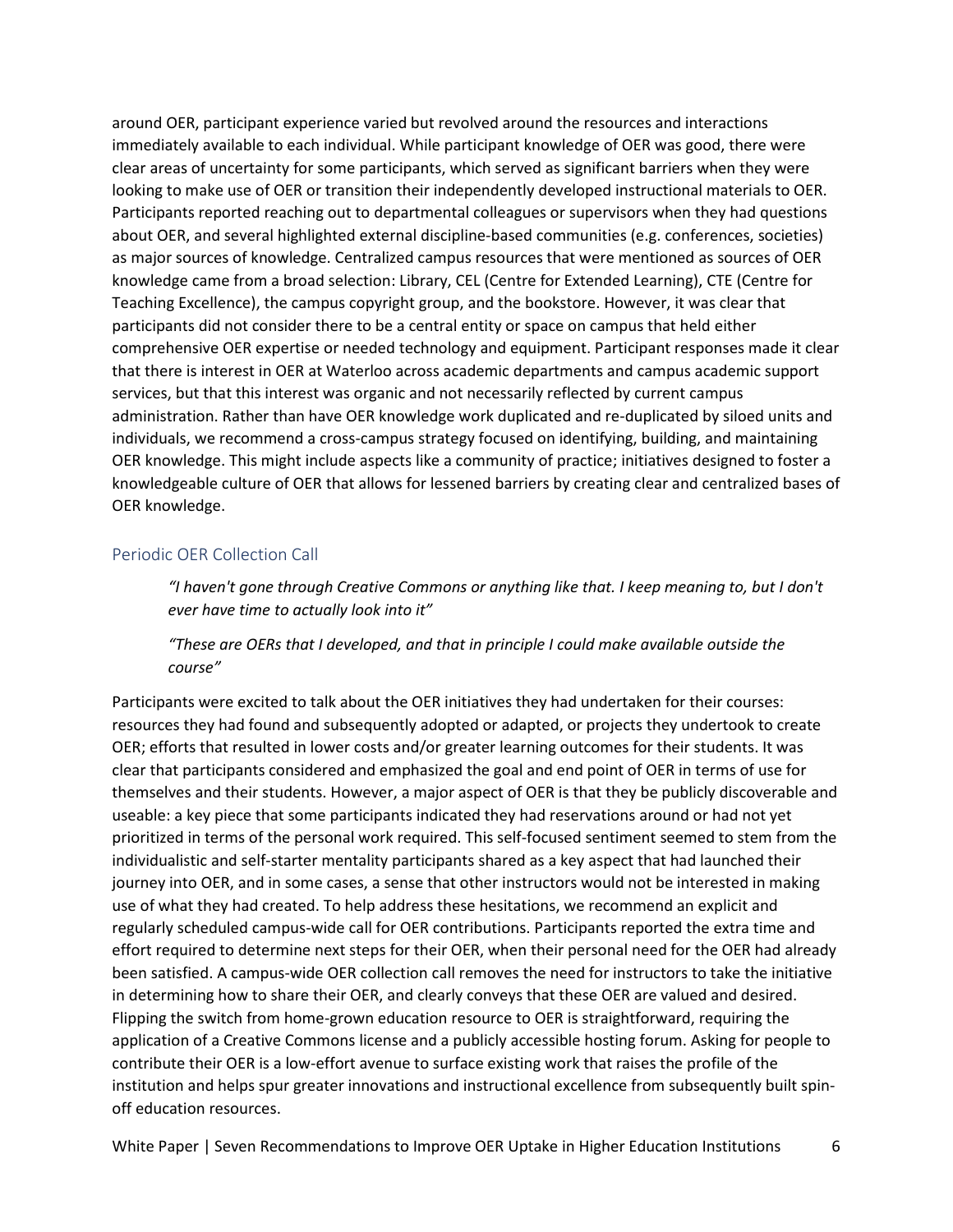#### New Supports for PSE Institutions

#### Create an Institutional OER Repository

*"The things that I'm primarily using in my courses would be the materials that were developed within the faculty"*

*"I don't think that our faculty/departments are keen on deploying OERs. And here is why: I think the reason is that they prefer, they always prefer to create something internal"*

*"I'm not opposed to sharing it. But I don't- I can't share it the way it was shared the first time, 'cause I don't have the infrastructure."*

Participants stressed the high time investment required to find quality OER, and revealed that perception of OER quality is overwhelmingly subjective. Participant views on the usefulness of objective markers of quality like polish and positive peer review diverged, with some incorporating it as an element in their decision making and others disregarding it entirely. What emerged was a strong sense that pedagogical suitability and fit for student and course needs are the most important elements by which quality of OER is judged. Separately but related, participants reported a culture of sharing teaching resources within their departments, and stressed the usefulness of materials created by local colleagues. In addition, it became clear that participants were focused on developing OER for use in their class, with various avenues to make it available for their students, such as posting within Waterloo's LMS (Learn) space, or posting to either a Waterloo-based or personal server space. Once OER are accessible to students, going the extra step to make it available more widely to the public was far less emphasized. To help with the discoverability of quality (contextually relevant) OER, and to streamline the fully public publication of OER, we recommend that institutions create an institutionallybased OER repository. Such a repository would provide a high impact first point of searching for instructors interested in OER, a clear path for publishing OER, as well as a great point of advertisement to potential students that highlights the teaching excellence of the institution. The need for an institutional OER repository is especially pertinent as currently consortial and provincial bodies supporting OER are focused on a system based on referring/linking back to institutionally hosted content. This places the cost and staffing needs for OER maintenance on the institution but allows a greater degree of control from the institution to develop frameworks that work best for their stakeholders.

#### Create a Permanent OER Lead Position (e.g. Open Education Librarian)

*"I kind of understand that maybe I don't have like a complete grasp of like maybe what OER is, or to be more precise, is, if you're considering to use OER, what is it that you should look at?"*

*"Technological integration certainly would have also been really helpful and really useful, and I don't know that that was really something that- certainly not that was offered to me, right? Like so, I'm sure if I had asked, pushed, you know, somebody might have helped me with that, but it definitely wasn't something that was kind of immediately apparent, how I could get support with that"*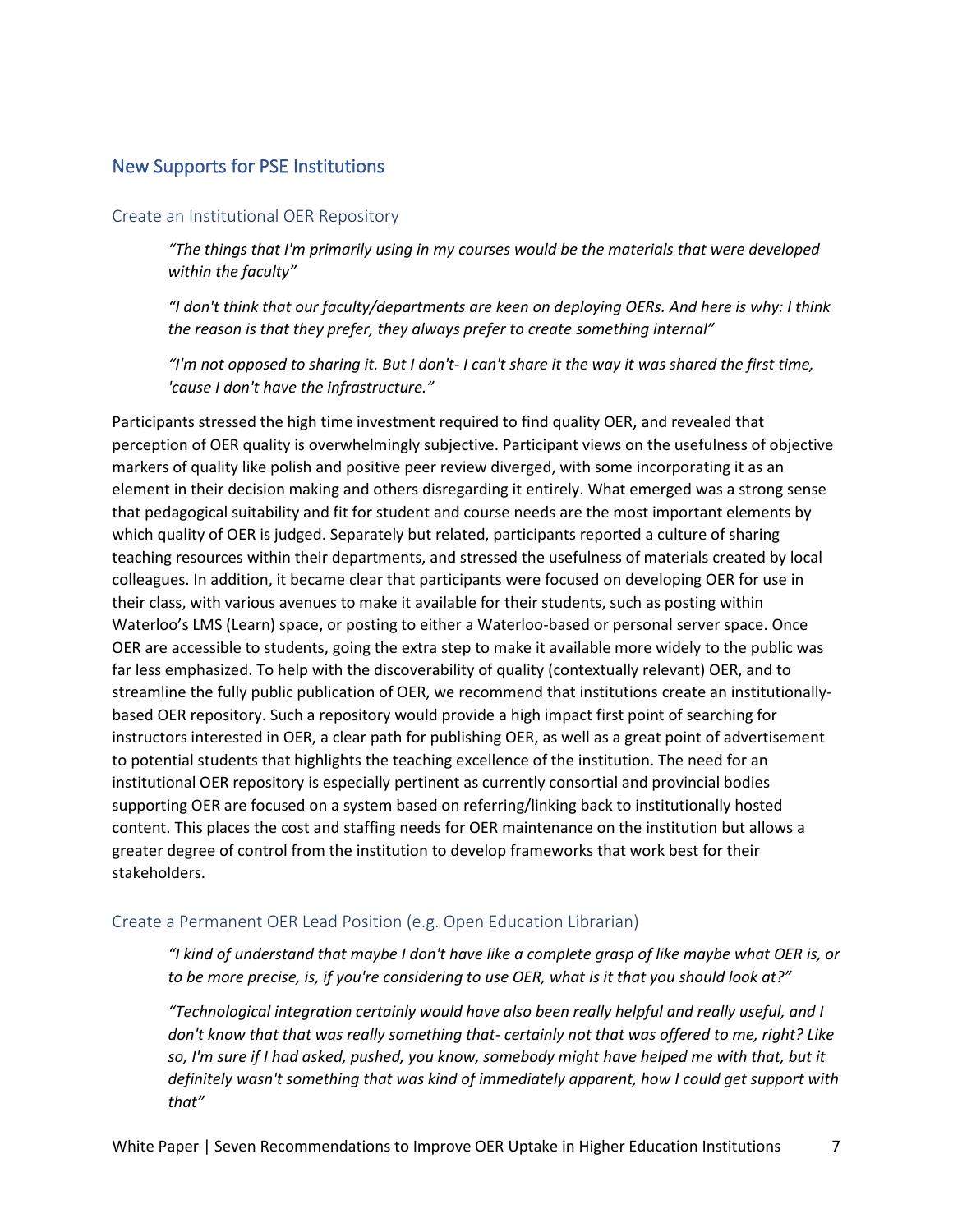Participants indicated that they are interested and capable of pursuing OER for their courses independently. However, participants also expressed some discomfort, uncertainty or lack of knowledge around certain key aspects of OER development that go beyond subject matter expertise, such as Creative Commons licensing, copyright, software use and interactivity, accessibility, instructional design, and content integration best practice expertise. While some participants identified that these needs were or might be met by campus units or department-based independently hired contractors, there remained a sense that the time requirement to figure out these disparate pieces represented a distinct barrier. While some participants described how OER projects were able to move through these difficulties, it became clear that each barrier led to participant de-prioritization of OER work, which lengthened project timelines and was a source of participant demoralization. To address this issue, we recommend that institutions create a position to serve as the face of OER on campus. This OER Lead, perhaps best encapsulated in an Open Education Librarian role, serves as a single point of contact for instructors interested in OER, providing direct consultation and expertise on OER topics and best practice, and triage out to other campus support services as needed.

## Conclusion

While the pandemic initiated increased interest in OER as higher education institutions shifted to online teaching approaches, this interest persists even as in-person teaching resumes. Instructors developed materials for use in their online teaching that have continued pedagogical value for in-person and blended instruction. In addition, more awareness of online and blended learning teaching approaches has made online education a more feasible direction for higher education institutions looking to expand their course offerings, especially for a student population that may have increased appetite for distance education options. OER remain a key resource for supporting online and blended learning, and for removing the various barriers for use that exist with traditional or commercial resources. This aligns the conversation around OER with movement toward equity, diversity, and inclusion as they can help faculty meet the needs of a greater cross-section of learners from more varied backgrounds. This white paper has identified key aspects of the OER landscape on campuses that may be used to analyze the current offerings and systems of supports within higher education institutions, as part of developing a plan to support OER uptake for enhanced strategic mobility.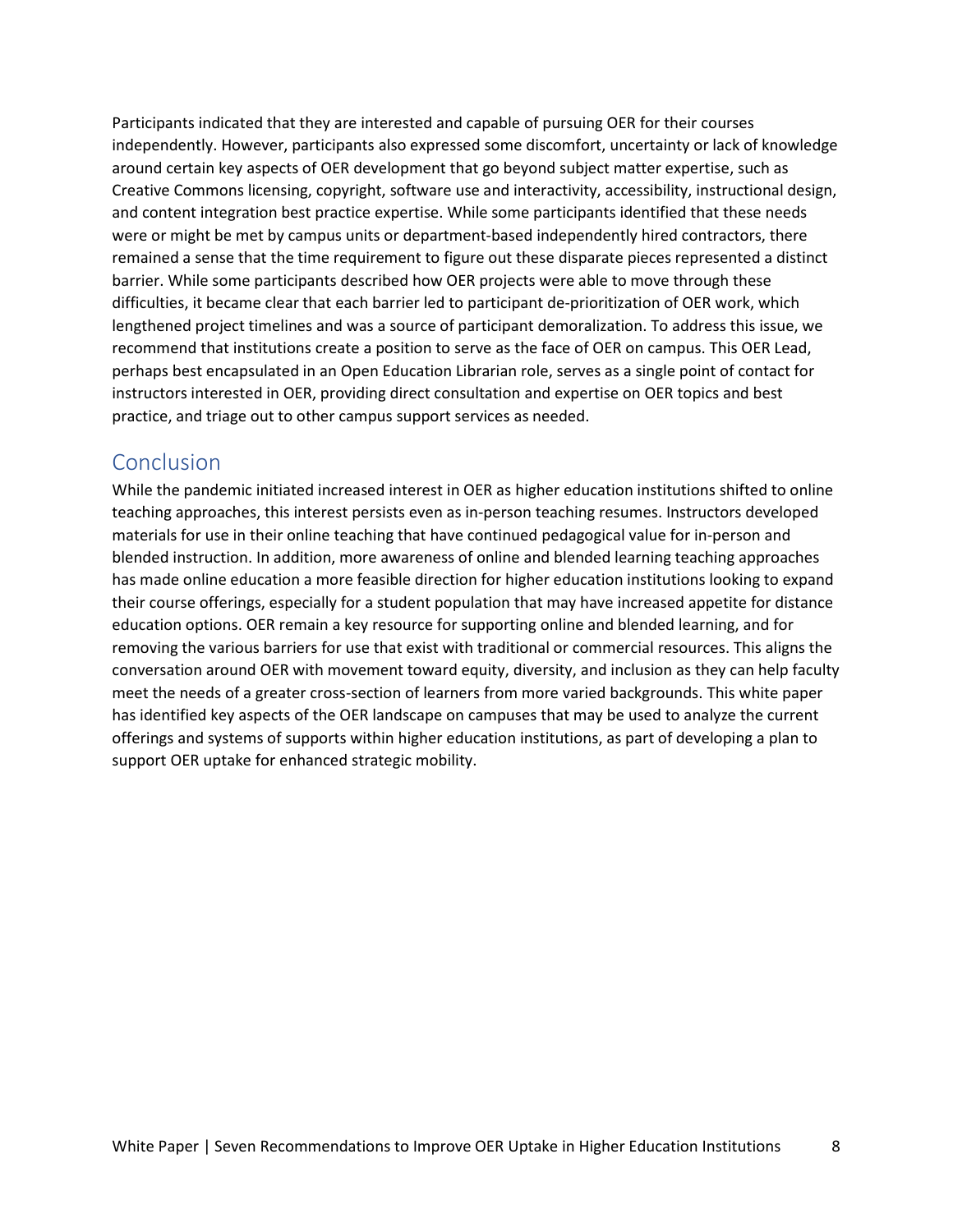## References

- Abeywardena, I. S., Dhanarajan, G., & Chan, C. S. (2012). Searching and locating OER: Barriers to the wider adoption of OER for teaching in Asia. *Proceedings of the Regional Symposium on Open Educational Resources: An Asian Perspective on Policies and Practice, Penang, Malaysia.*
- Allen, I. E. & Seaman, J. (2014). *Opening the curriculum: Open educational resources in U.S. higher education, 2014*. Babson Survey Research Group.
- Anderson, T., Gaines, A., Leachman, C., & Williamson, E. P. (2017). Faculty and instructor perceptions of open educational resources in engineering. *The Reference Librarian, 58*(4), 257-277. <https://doi.org/10.1080/02763877.2017.1355768>
- Belikov, O. & Bodily, R. (2016). Incentives and barriers to OER adoption: A qualitative analysis of faculty perceptions. *Open Praxis, 8*(3), 235-246. International Council for Open and Distance Education. [https://www.learntechlib.org/p/173537/.](https://www.learntechlib.org/p/173537/)
- Bliss, T., Robinson, T. J., Hilton, J., & Wiley, D. A. (2013). An OER COUP: College teacher and student perceptions of open educational resources. *Journal of Interactive Media in Education, 2013*(1). <https://doi.org/10.5334/2013-04>
- Carson, B. (2020). *Breaking barriers: Understanding and removing barriers to OER use* (Master's thesis). Available from ProQuest Dissertations & Theses Global. (28259011)
- Cox, G. & Trotter, H. (2017). Factors shaping lecturers' adoption of OER at three South African universities. In C. Hodgkinson-Williams & P. B. Arinto (Eds.), *Adoption and impact of OER in the Global South* (pp. 287–347). African Minds. [https://doi.org//10.5281/zenodo.1094852](https://doi.org/10.5281/zenodo.1094852)
- Delimont, N., Turtle, E. C., Bennett, A., Adhikari, K., & Lindshield, B. L. (2016). University students and faculty have positive perceptions of open/ alternative resources and their utilization in a textbook replacement initiative. *Research in Learning Technology, 24*. <https://doi.org/10.3402/rlt.v24.29920>
- Hilton III, J., Fischer, L., Wiley, D. & Williams, L. (2016). Maintaining momentum toward graduation: OER and the course throughput rate. *International Review of Research in Open and Distributed Learning, 17*(6), 18–27.<https://doi.org/10.19173/irrodl.v17i6.2686>
- Jhangiani, R. S., Pitt, R., Hendricks, C., Key, J., & Lalonde, C. (2016). *Exploring faculty use of open educational resources at British Columbia post-secondary institutions*. BCcampus Research Report. Victoria, BC: BCcampus.
- Jung, E., Bauer, C., & Heaps, A. (2017). Higher education faculty perceptions of open textbook adoption. *The International Review of Research in Open and Distributed Learning, 18*(4). <https://doi.org/10.19173/irrodl.v18i4.3120>
- Lantrip, J. & Ray, J. (2021) Faculty perceptions and usage of OER at Oregon Community Colleges. *Community College Journal of Research and Practice, 45*(12), 896-910. https://doi.org/10.1080/10668926.2020.1838967